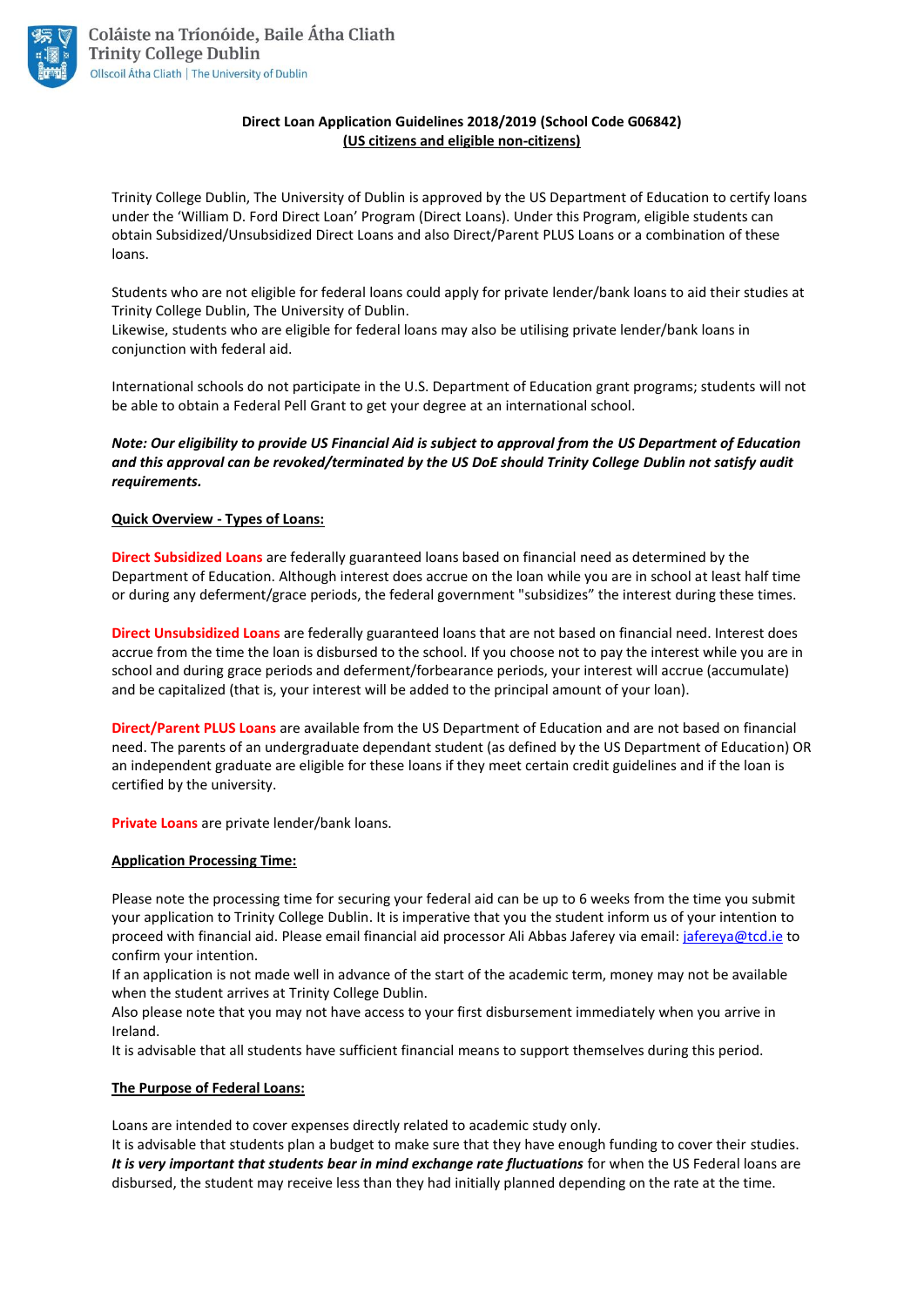

Trinity College Dublin provides a tentative annual Cost of Attendance (COA) – this reflects a general guideline of the amount a student may need to borrow.

#### **Loans Limits:**

| Undergraduates           | <b>Dependent</b>                                                                | Independent                                                                                        |
|--------------------------|---------------------------------------------------------------------------------|----------------------------------------------------------------------------------------------------|
|                          |                                                                                 | (and dependent undergraduates<br>whose parents are unable to obtain<br>PLUS Loans)                 |
| First <sub>-Year</sub>   | \$5,500—No more than \$3,500 of this<br>amount may be in subsidized loans.      | \$9,500—No more than \$3,500 of this<br>amount may be in subsidized loans.                         |
| Second-Year              | \$6,500—No more than \$4,500 of this<br>amount may be in subsidized loans.      | \$10,500-No more than \$4,500 of<br>this amount may be in subsidized<br>loans.                     |
| Third-Year and above     | \$7,500—No more than \$5,500 of this<br>amount may be in subsidized loans.      | \$12,500—No more than \$5,500 of<br>this amount may be in subsidized<br>loans.                     |
| Aggregate Loan Limit     | \$31,000—No more than \$23,000 of<br>this amount may be in subsidized<br>loans. | \$57,500 for undergraduates—No<br>more than \$23,000 of this amount<br>may be in subsidized loans. |
| <b>Graduate Students</b> |                                                                                 |                                                                                                    |
| Annual Loan Limit        |                                                                                 | \$20,500 (unsubsidized only)                                                                       |
| Aggregate Loan Limit     |                                                                                 | \$138,500 - No more than \$65,500 of<br>this amount may be in subsidized<br>loans.                 |
|                          |                                                                                 | The graduate aggregate limit<br>includes all federal loans received<br>for undergraduate study.    |

Any changes to loan limits and details on interest rates can be found at: <http://studentaid.ed.gov/types/loans/subsidized-unsubsidized#how-much-can-i-borrow>

#### **Eligibility:**

General information on eligibility for federal aid can be found at<https://studentaid.ed.gov/sa/eligibility> Once you are confident that you qualify for the general rules of eligibility, Trinity College Dublin will follow the below guidelines to ensure you meet and maintain your eligibility throughout your studies:

- 1. TCD are not an attendance taking university so eligibility is determined based on your course mode of attendance; students must be enrolled at least half-time.
- 2. Students must be making satisfactory academic progress (SAP detailed notes below).
- 3. Students must not be in default on a previous loan.
- 4. Students must not be exceeding federal loan limits.
- 5. In general the following courses are eligible for financial aid; degree (undergrad & postgrad), masters & PhD. Ineligible courses are listed below.
- 6. Students can not apply for federal aid to cover the following *ineligible programmes*: -Study abroad (unless the other university meets all of the federal aid eligibility requirements)/exchange programmes
	- -Correspondence, distance or online courses
	- -All nursing programs both postgraduate and undergraduate
	- -Certificate or diploma courses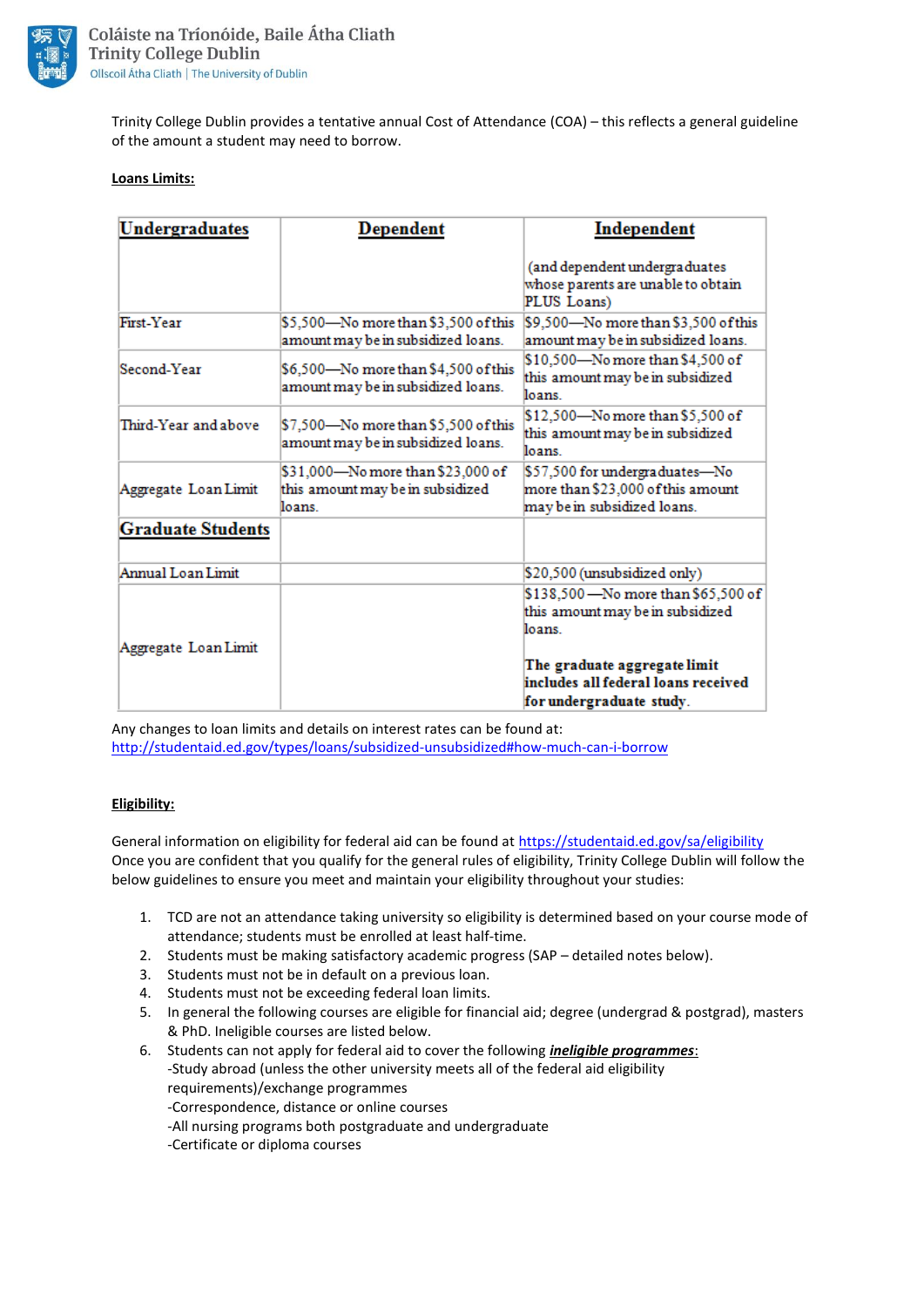

-Courses where a portion is based in the USA. An exception may be made for PhD students conducting research at a US institution where that research cannot be conducted in Trinity College Dublin.

#### **Additional Notes on SAP (Satisfactory Academic Progress):**

If you fail to meet SAP requirements you will become ineligible for US Direct Loans. There are 3 elements to SAP – qualitative, quantitative (pace) & maximum timeframe;

#### *Qualitative:*

This element requires the student to maintain a passing grade as per the college guidelines. <http://www.tcd.ie/calendar/undergraduate-studies/general-regulations-and-information.pdf>

## *Quantitative (Pace) & Maximum Timeframe:*

The pace & maximum timeframe are linked.

The quantitative component requires that students' progress through their course of study in a timely manner. The general rule is that the student's undertaken course must be completed within 150% of the original course length.

Note maximum timeframe is calculated in credits rather than years.

## **Example of how to calculate the quantitative (pace) and maximum timeframe:**

Undergraduate degree program = 120 credit hours (4 years at 15 credits per semester) Maximum Timeframe = 150% x 120 credit hours = 180 credit hours Pace of Completion = 120 credit hours / 180 credit hours = 0.666 = .67 = 67% Therefore if the student completes 67% of the courses the degree will be completed prior to reaching the maximum timeframe allowed to receive Title IV aid.

If you do not meet the required SAP throughout your studies you may be placed on 'Financial Aid Probation' until you begin to proceed at a satisfactory rate.

## **Step-by-Step How to Apply: All required documentation must be sent to the financial aid processor Ali Abbas Jaferey via email: [jafereya@tcd.ie](mailto:jafereya@tcd.ie)**

## **Step 1:**

## **FAFSA (Free Application for Student Aid) / obtaining a SAR (Student Aid Report)**

- Completing a FAFSA application will allow you to obtain a SAR.
- Apply at<https://fafsa.ed.gov/>
- If you are applying for the first time, you will need to create a username and password.
- Note: Trinity College Dublin's school code is: G06842.
- Once you have completed your online application, within a few days FAFSA will email you a Student Aid Report (SAR). The SAR calculates your EFC (expected family contribution) towards your cost of study.
- Note a new FAFSA application must be made each year to obtain an up to date SAR as there could be changes in income or other elements used to determine financial aid eligibility.

#### **Step 2:**

#### **a. Documentation Required by Trinity College Dublin**

If this is your first instance of applying for financial aid at Trinity College Dublin you will need to submit the below documentation via email;

1. SAR Report (obtained via your FAFSA application as detailed in Step 1).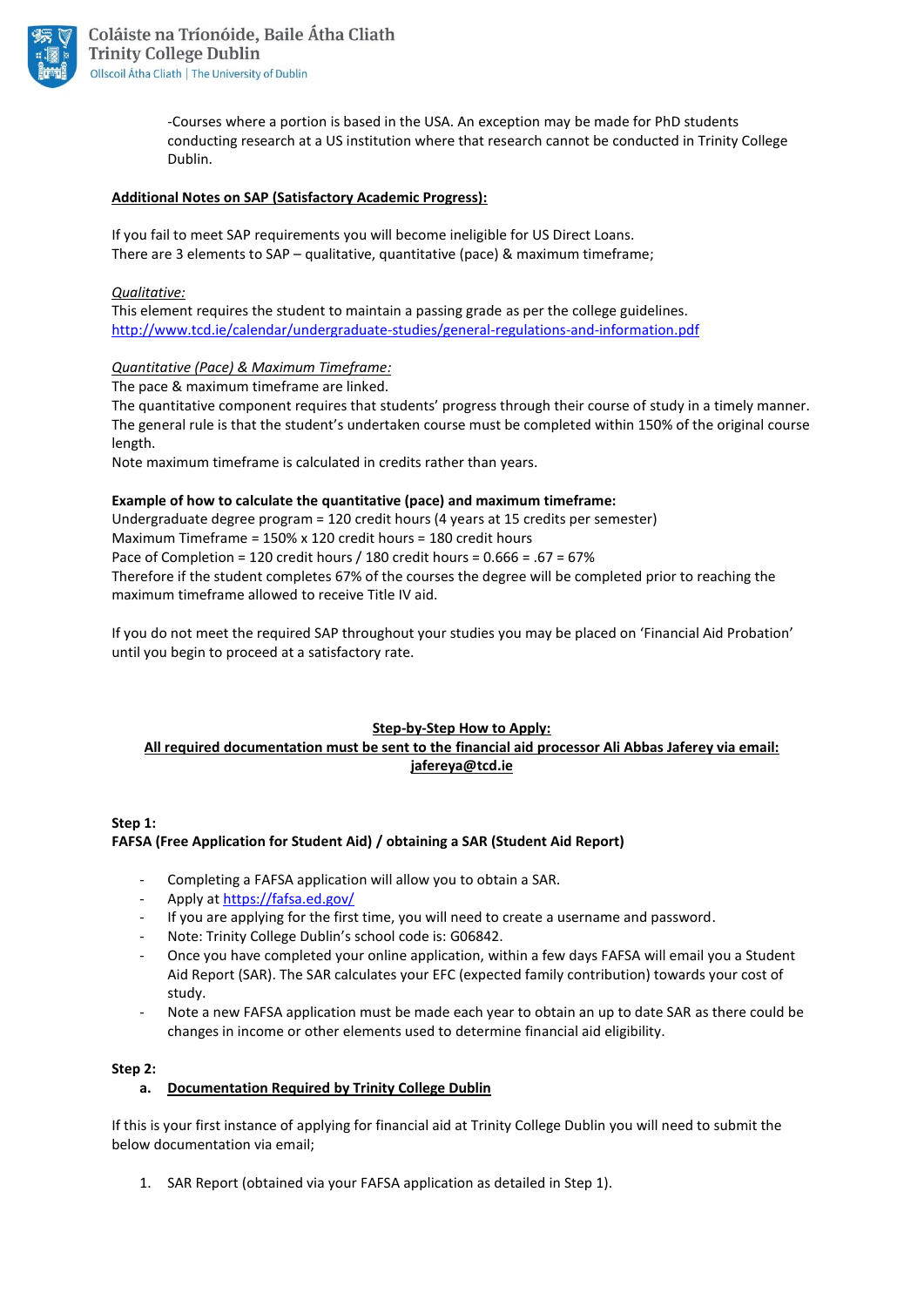

- 2. Official offer letter/acceptance to Trinity College Dublin or screenshot of acceptance screen.
- 3. Copy of current valid passport.
- 4. Copy of high school diploma and transcripts from previous universities. Only official documents will be accepted with a final completion date stated on them.
- 5. A signed MPN (Master Promissory Note) and, if applicable, a signed MPN for your Parent Plus application (see Step 3 for more detail on MPNs).
- 6. Completed entrance counselling (see Step 4 for more detail on Entrance Counselling).

Continuing US students who have had previous US Federal loans administered through Trinity College Dublin are only required to submit (1), (5) & (6) above. A copy of your valid passport will also be required if your original passport has expired.

## **b. Documentation Provided by Trinity College Dublin**

Once Trinity College Dublin is satisfied you have completed steps 1-6 adequately your financial aid package will be calculated and you will be emailed 2 documents:

- A Cost of Attendance (COA) this indicates the maximum amount which can be borrowed (example below).
- A Loan Declaration Form (example below) once you decide how much you want to borrow (not to exceed the COA) please complete the signed Loan Declaration and return to Ali Abbas Jaferey; [jafereya@tcd.ie](mailto:jafereya@tcd.ie)

If you are in receipt of an outside Scholarship/Grant or a Trinity College award, you must notify the Trinity College Dublin in advance by email.

Any payments from grants/scholarships or awards will be noted on your Cost of Attendance and will reduce your financial need.

If you fail to declare this information, Trinity College Dublin will reduce any further disbursements of funds due to you.

#### *Cost of Attendance:*

- Below are examples of the COA calculations (On-Campus & Off-Campus).
- The tuition element varies for each student & must be factored in by each student.
- The below COA was updated March 2017 using a rate of \$1.25/€1. The COA is reviewed regularly and is for **guideline purposes only**. Please note once you agree to a COA you cannot borrow in excess of this.

| <b>On Campus Cost of Attendance</b> |            |                   |  |  |
|-------------------------------------|------------|-------------------|--|--|
| <b>SCHOOL COSTS</b>                 | EURO€      | USD <sub>\$</sub> |  |  |
| Tuition                             |            | \$0               |  |  |
| <b>Books</b>                        | €1,100.00  | \$1,375           |  |  |
| <b>Supplies</b>                     | €1,500.00  | \$1,875           |  |  |
| <b>LIVING EXPENSES</b>              |            |                   |  |  |
| Rent                                | €6,000.00  | \$7,500           |  |  |
| <b>Utilities</b>                    | €1,500.00  | \$1,875           |  |  |
| Food                                | €5,000.00  | \$6,250           |  |  |
| Misc/Personal                       | €5,000.00  | \$6,250           |  |  |
| <b>TRANSPORTATION</b>               |            |                   |  |  |
| <b>Airlines</b>                     | €3,000.00  | \$3,750           |  |  |
| Commuting                           | €1,000.00  | \$1,250           |  |  |
| <b>TOTAL</b>                        | €24,100.00 | \$30,125.00       |  |  |
| COA 2017/2018                       |            |                   |  |  |
| Average rate used                   |            |                   |  |  |
| $$1.25/\text{€1}$                   |            |                   |  |  |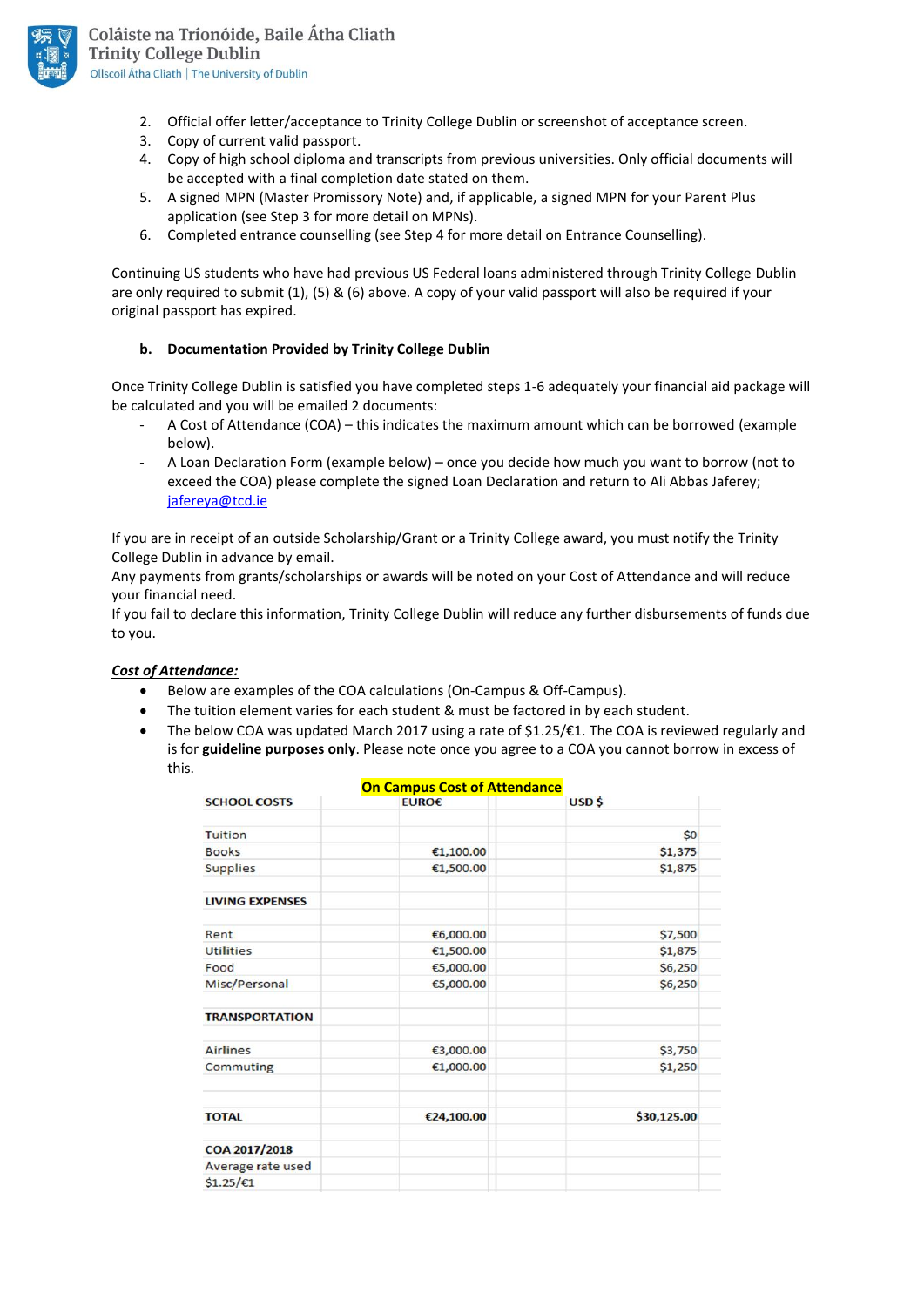

|                        | <b>Off Campus Cost of Attendance</b> |             |  |  |  |
|------------------------|--------------------------------------|-------------|--|--|--|
| <b>SCHOOL COSTS</b>    | EURO€                                | USD\$       |  |  |  |
| <b>Tuition</b>         |                                      | \$0         |  |  |  |
| <b>Books</b>           | €1,100.00                            | \$1,375     |  |  |  |
| <b>Supplies</b>        | €1,500.00                            | \$1,875     |  |  |  |
| <b>LIVING EXPENSES</b> |                                      |             |  |  |  |
| Rent                   | €15,000.00                           | \$18,750    |  |  |  |
| <b>Utilities</b>       | €3,800.00                            | \$4,750     |  |  |  |
| Food                   | €5,000.00                            | \$6,250     |  |  |  |
| Misc/Personal          | €5,000.00                            | \$6,250     |  |  |  |
| <b>TRANSPORTATION</b>  |                                      |             |  |  |  |
| <b>Airlines</b>        | €3,000.00                            | \$3,750     |  |  |  |
| Commuting              | €1,000.00                            | \$1,250     |  |  |  |
| <b>TOTAL</b>           | €35,400.00                           | \$44,250.00 |  |  |  |
| COA 2017/2018          |                                      |             |  |  |  |
| Average rate used      |                                      |             |  |  |  |
| $$1.25/\epsilon1$      |                                      |             |  |  |  |

# *Loan Declaration Form:*

|                                             |                                                                                                          | <b>LOAN DECLARATION 2017/2018</b> |                         |  |
|---------------------------------------------|----------------------------------------------------------------------------------------------------------|-----------------------------------|-------------------------|--|
| Dear Student,                               |                                                                                                          |                                   |                         |  |
|                                             |                                                                                                          |                                   |                         |  |
|                                             | Based on the information received the following are the limits for the various loans currently available |                                   |                         |  |
| to you.                                     |                                                                                                          |                                   |                         |  |
|                                             |                                                                                                          |                                   |                         |  |
|                                             | To enable us to certify your loans for 2017/2018 academic year, please complete the following;           |                                   |                         |  |
|                                             |                                                                                                          |                                   |                         |  |
|                                             | 1. Enter the amounts you wish to borrow in the column marked 'Requested Loan Amounts'                    |                                   |                         |  |
|                                             |                                                                                                          |                                   |                         |  |
| 2. Sign the form at the bottom              |                                                                                                          |                                   |                         |  |
|                                             |                                                                                                          |                                   |                         |  |
|                                             | 3. Return this form to the Fees Office by emailing to farmerv@tcd.ie or mail to:                         |                                   |                         |  |
|                                             |                                                                                                          |                                   |                         |  |
|                                             | <b>Valerie Farmer</b>                                                                                    |                                   |                         |  |
|                                             | <b>Financial Aid Officer</b>                                                                             |                                   |                         |  |
|                                             | <b>Student Finance</b>                                                                                   |                                   |                         |  |
|                                             | <b>Academic Registry</b>                                                                                 |                                   |                         |  |
|                                             | <b>Watts Building</b>                                                                                    |                                   |                         |  |
|                                             | Trinity College, Dublin 2                                                                                |                                   |                         |  |
|                                             |                                                                                                          |                                   |                         |  |
|                                             |                                                                                                          |                                   |                         |  |
|                                             |                                                                                                          |                                   |                         |  |
|                                             |                                                                                                          |                                   |                         |  |
| <b>Student Name</b>                         |                                                                                                          |                                   |                         |  |
| <b>Student Number</b>                       |                                                                                                          |                                   |                         |  |
| Course                                      |                                                                                                          |                                   |                         |  |
|                                             |                                                                                                          |                                   |                         |  |
| <b>LOAN TYPE</b>                            | <b>MAX LOAN AMOUNT</b>                                                                                   |                                   | <b>REQUESTED AMOUNT</b> |  |
|                                             |                                                                                                          |                                   |                         |  |
| <b>Federal Subs</b>                         | \$0.00                                                                                                   |                                   |                         |  |
|                                             |                                                                                                          |                                   |                         |  |
| <b>Federal Unsubs</b>                       | \$0.00                                                                                                   |                                   |                         |  |
|                                             |                                                                                                          |                                   |                         |  |
| <b>Grad Plus/Parent PLUS</b>                | \$0.00                                                                                                   |                                   |                         |  |
|                                             |                                                                                                          |                                   |                         |  |
| <b>Total</b>                                | \$0.00                                                                                                   |                                   |                         |  |
|                                             |                                                                                                          |                                   |                         |  |
|                                             |                                                                                                          |                                   |                         |  |
| <b>Student signature:</b>                   |                                                                                                          |                                   |                         |  |
|                                             |                                                                                                          |                                   |                         |  |
| <b>Parent Signature (Parent PLUS loan):</b> |                                                                                                          |                                   |                         |  |
|                                             |                                                                                                          |                                   |                         |  |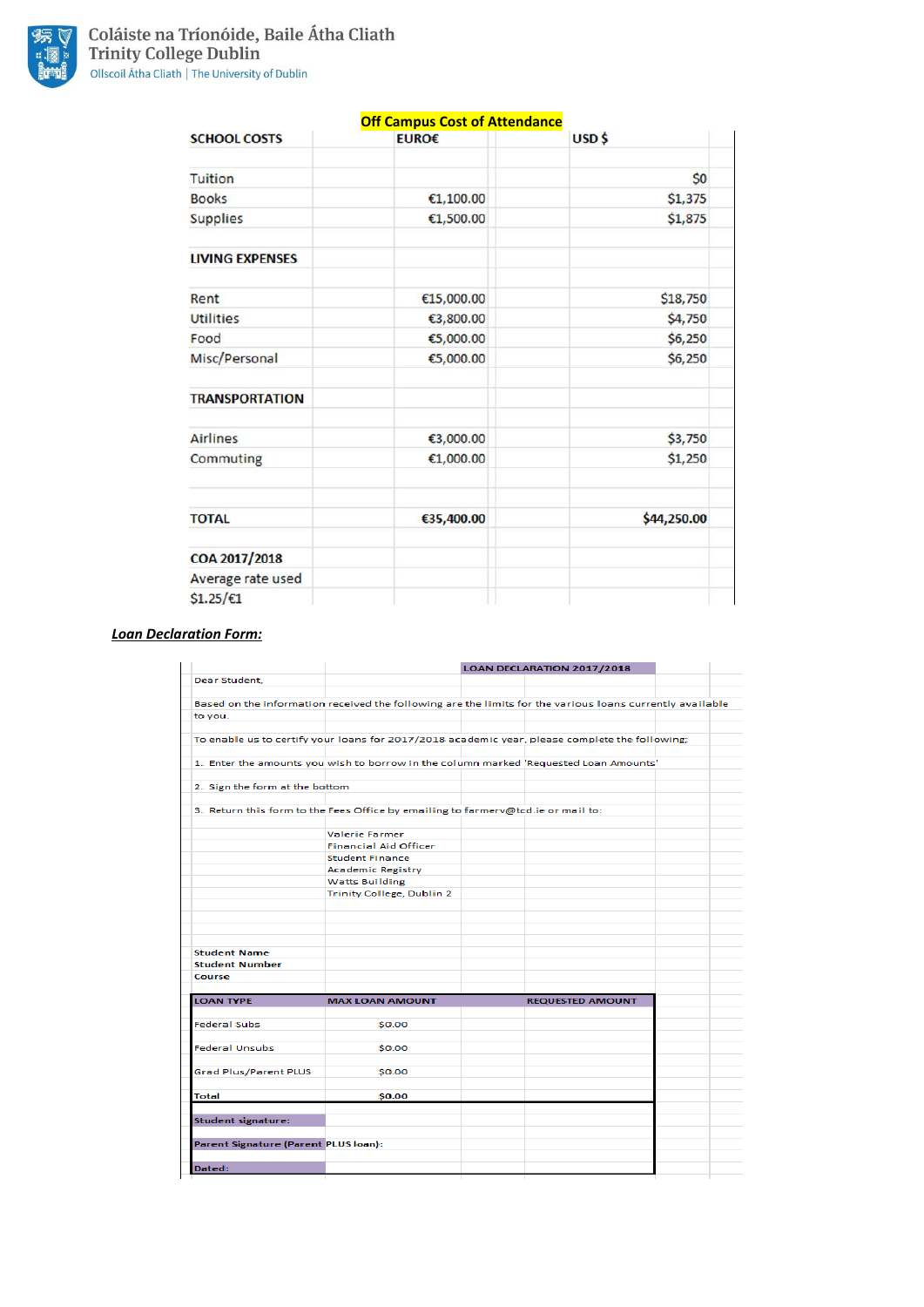

#### **Step 3: Master Promissory Note**

The MPN is a legal document in which you promise to repay your loan(s) and any accrued interest and fees to the Department of Education.

It also explains the terms and conditions of your loan. Access at: <https://studentloans.gov/myDirectLoan/launchMpn.action>

Your MPN is valid for 1 year from issue.

A new MPN must be completed annually.

You must have a separate MPN for a Parent PLUS Loan – click on 'Complete PLUS Request Process' to complete this. Credit checks are undertaken on parents and this can take some time. If you have an adverse credit history, you may still receive a parent plus loan if you obtain an endorser who will guarantee the loan on your behalf.

## **Step 4:**

#### **Entrance Counselling**

- Entrance Counselling is required by all students undertaking a federal loan to help them understand the responsibilities of their loan.
- You need to complete entrance counselling for both your direct loan and, if applicable, your parent plus loan.
- Access Entrance Counselling here: <https://studentloans.gov/myDirectLoan/counselingInstructions.action?counselingType=entrance>
- If you fail to complete online Entrance Counselling, it may delay the payment of your loans.

#### **Step 5: Loan Approval**

The online federal aid application will display the following two statuses once you submit your application:

- **Application Submitted, Awaiting Review** This means your application has been successfully submitted, but that it has not yet been reviewed by TCD staff.
- **Application Reviewed, Loan Origination Pending** This status means a TCD staff member has reviewed your application, and it has been confirmed as correct.

**Loan Originated**- Your loans have been originated, and are ready for disbursement on the designated date. Please note Loan Origination does not happen until the summer months in preparation of the new academic year.

# **Step 6: Disbursements**

Loans are usually disbursed in 2 disbursements throughout the academic year; September & January. You will receive notification by email from the US to state that your loans have been disbursed to the university. It takes approximately 10-12 working days for the funds to be received and processed by Trinity College Dublin.

On both disbursements any tuition/fees due are deducted. If there is a surplus of funds, a refund will be issued to you via Electronic Funds Transfer to your bank account.

In the case of Parent PLUS Loans, College must have permission from the parent to release surplus funds to a student. The parent's signature is required on the Loan Declaration Form.

If you have paid your fees in full, then a full refund will be issued for the euro value of the funds via Electronic Funds Transfer to your bank account.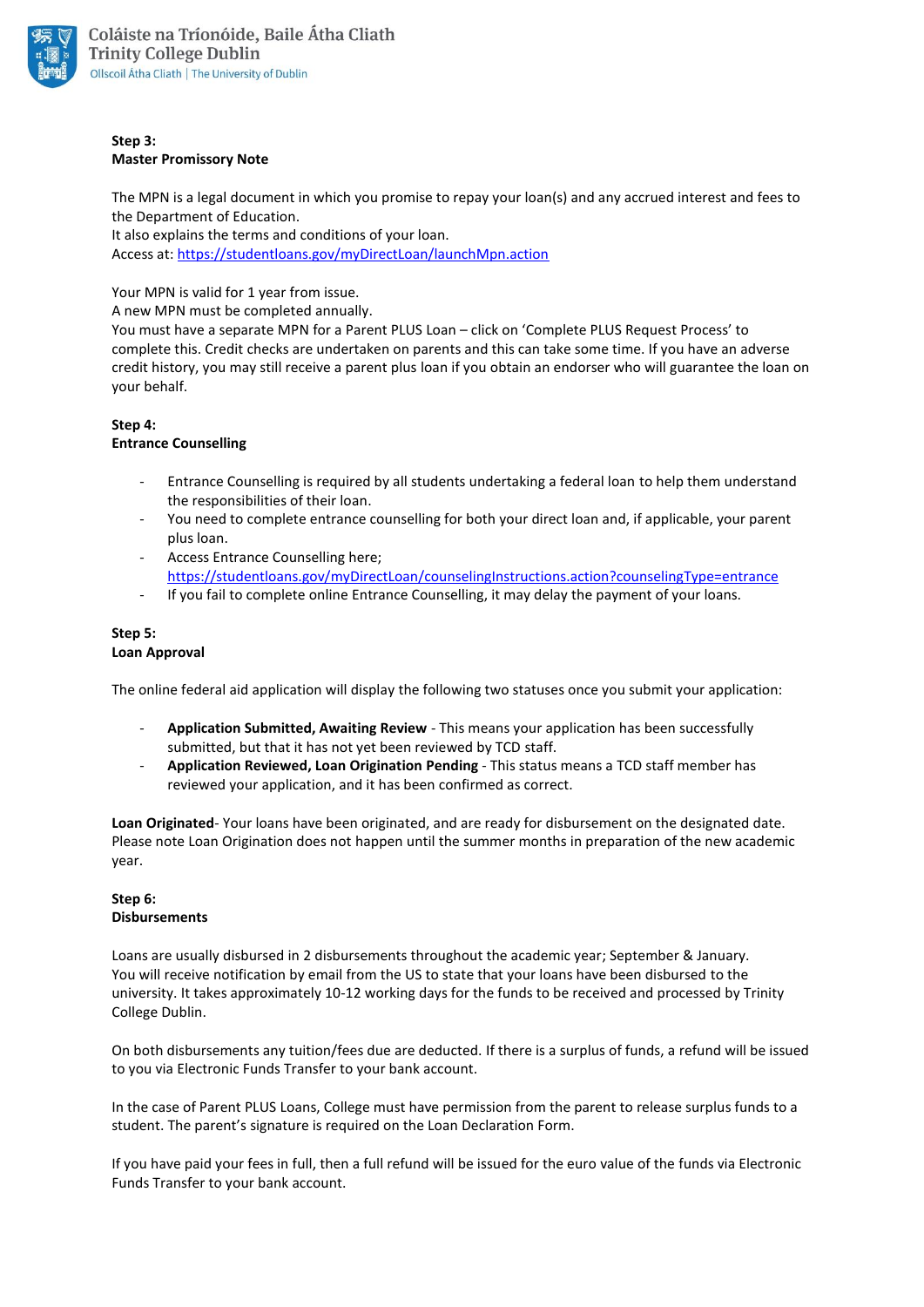

If your borrowings are insufficient to cover your tuition fees, the excess should be paid by you immediately after the 2nd disbursement is received in January.

*Please note all refunds processed by Trinity College Dublin to the student will be in Euro. It is imperative that your correct bank details are entered on your student portal for us to be able to issue your refund.* 

## **Withdrawing from Trinity College Dublin**

If you wish to withdraw from Trinity College Dublin, The University of Dublin the following process must be followed;

<https://www.tcd.ie/undergraduate-studies/academic-progress/withdrawal-college.php>

## **Return of Title IV Funds (R2T4):**

The assumption is that a student will attend the university for the full period in which the aid was awarded. If a student who is in receipt of US Federal Funding withdraws (officially or unofficially) from the college we will determine on a pro-rata basis the amount of loan money to be returned to the Federal Student Aid Program. Once 60% of the semester is completed, a student is considered to have earned all of their financial aid and will not be required to return any funds.

A withdrawal from the Federal Loan Programme may affect your future financial aid eligibility and your personal finances.

Note: The return of Federal Loan Funds takes precedence over the college's own tuition refund policy in the event of withdrawal. However, students should note that the return of loan funds does not cancel their liability to Trinity College Dublin for any tuition fee balance outstanding on their account.

When a student withdraws, the college is required to calculate the amount of "unearned" funds to be returned. Unearned funds are calculated pro-rata, based on the number of days attended during the loan period, up to the official date of withdrawal. We will calculate the number of days attended as a percentage of the total number of days in the loan period. This determines the amount of "earned" funds, and any remaining "unearned" funds must be returned to the US Federal government.

Regulations require Trinity to perform calculations within 30 days from the date we determine a student has withdrawn. We must return the funds within 45 days of the calculation.

#### *Example of return calculation;*

If a term last 60 days excluding any scheduled breaks and a students received €10,000 for the entire term but only attends 20 days they have only completed 33.3% of the term (€3,333 entitlement) and 66.7% of the funds are to be returned (€6667).

This calculation is applied to the total amount disbursed for the loan period. Therefore, a student who received a refund (for living expenses etc.) from the college after tuition was deducted will be required to repay the "unearned" portion themselves.

If a student never takes up attendance in Trinity we must return the monies which were due for disbursement.

#### **Institutional Refund Policy:**

When a student withdraws, the college is required to return any "unearned" funds, up to the net amount disbursed from each source, in the following order. The university return via G5 and you as the student may be required to return your own living expenses portion.